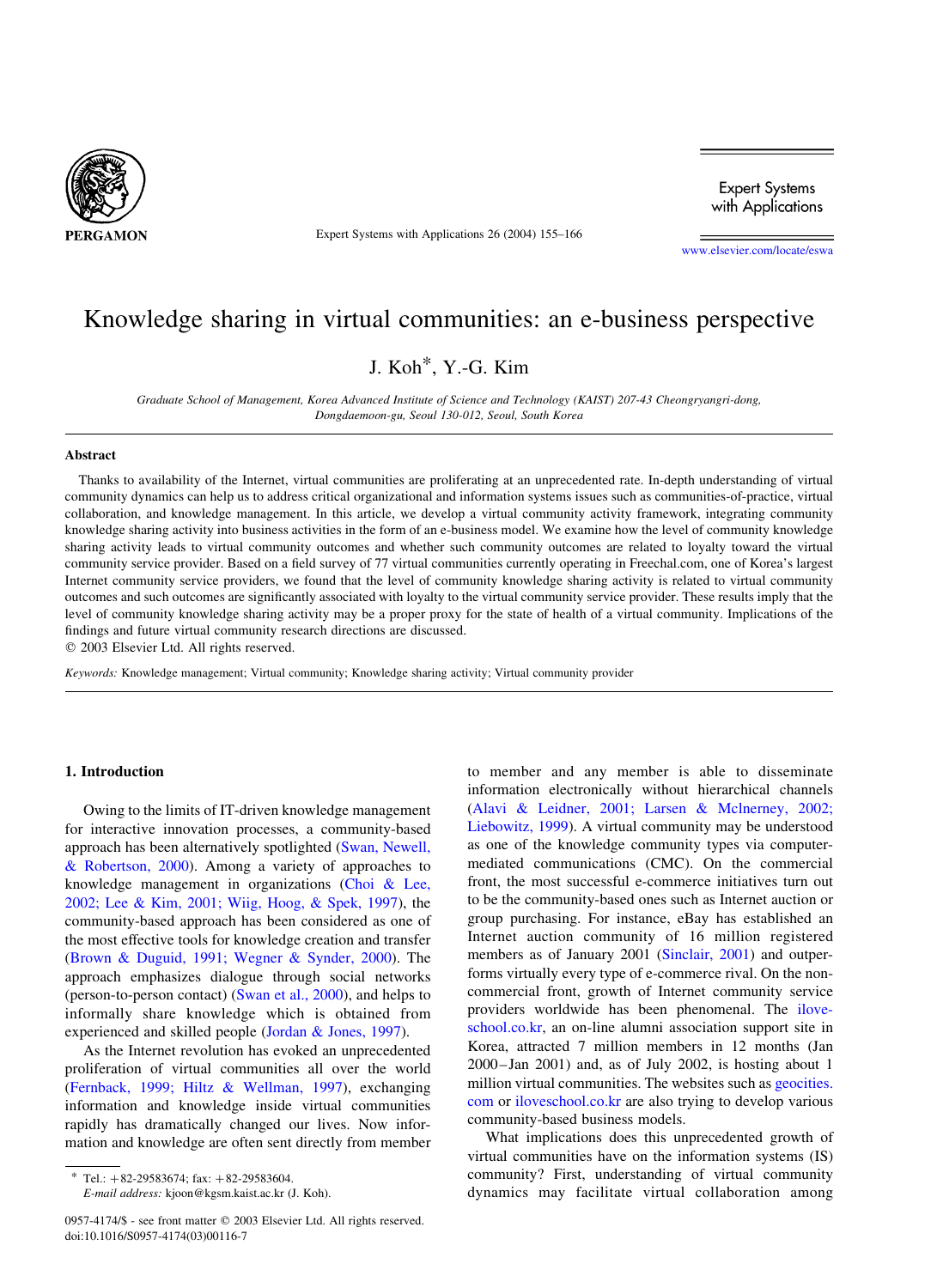organizations across their organizational boundaries ([But](#page--1-0)[ler, 2001; Espinosa, Cummings, Wilson, & Pearce, 2003;](#page--1-0) [Finholt & Sproull, 1990; Scott, 2000](#page--1-0)). Secondly, transforming the traditional off-line communities-of-practice (CoPs) ([Brown & Duguid, 1991; Wegner & Synder, 2000](#page--1-0)) into online virtual communities will greatly improve their community scope (within-site  $\Rightarrow$  inter-site), interaction efficiency (face to face communications  $\Rightarrow$  on-line, multimedia communications), and sharing of critical information and knowledge (physical documents  $\Rightarrow$  online repository) [\(Abbott, 1988; Kim, Yu, & Lee, 2003;](#page--1-0) [Scott, 2000](#page--1-0)). Lastly, changing our views of an organization from a hierarchy of command and control into a network of competency-based virtual communities will lead us to a radically different set of organizational design options ([Lee](#page--1-0) [& Kim, 2001; Miles, Miles, Perrone, & Edvinsson, 1998;](#page--1-0) [Wiig et al., 1997\)](#page--1-0). Sometimes, this may take the form of [Nonaka's \(1994\)](#page--1-0) hyper-text organization where critical organizational knowledge is created through multiple modes and media of interaction among individuals and groups across departmental boundaries and management levels. In the cases of firms such as Dell Computer and Cisco Systems, this has been materialized through their extremely well-maintained global supplier and customer community networks ([Patel, 2002](#page--1-0)). By transforming suppliers and customers into their corporate community members, Dell and Cisco have been able to exchange valuable information and knowledge with them while, using the same Electronic Data Interchange (EDI) connection, other firms are processing orders and invoices ([Kraemer & Dedrick, 2002;](#page--1-0) [Magretta, 1998](#page--1-0)).

Despite the virtual communities' explosive growth and non-trivial implications for the IS community, virtual community service providers (e.g. [geocities.com\)](http://geocities.com) that mainly focus on offering to users their websites as the place to build virtual communities for knowledge sharing are searching for their unique profitable business models. In Korea, major virtual community providers including the well-known site Daum communications ([http://www.daum.](http://www.daum.net) [net\)](http://www.daum.net), try to develop various profitable strategies such as selling avatars, cyber characters that symbolize a community member's identity in cyberspace, or charging a community service fee. As the potential profits of the Internet services for the virtual community providers are being spotlighted, the link between the level of community knowledge sharing activity and loyalty toward the community service provider is stimulating the curiosity of IS researchers as well as practitioners. Whether virtual community services are profitable for the community providers is still in question although [Hagel and Amstrong](#page--1-0) [\(1997\)](#page--1-0) and more recently [Rothaermel and Sugiyama \(2001\)](#page--1-0) suggested the revenue potential of virtual communities. In fact, many community service providers (portals) are hesitating to invest their money in nurturing their communities owing to the lack of assurance that community activation or knowledge sharing activity will finally lead to

a profit. In this study, we intend to examine whether the level of community knowledge sharing activity predicts a community service provider's outcomes (e.g. loyalty) as well as the virtual community's outcomes. More specifically, we ask:

- Is the level of community knowledge sharing activity associated with virtual community outcomes such as community participation or community promotion?
- Is community knowledge sharing activity or community stimulation really meaningful to virtual community service providers? Are virtual community outcomes related to loyalty toward the virtual community service provider?

Section 2 reviews the literature on the definitions of virtual community, virtual community activity for knowledge sharing, and the business value of virtual communities. In Section 3, we introduce the research model and related hypotheses of the study. Data collection and analysis methods are described in Section 4. In Section 5, we report the results of the statistical tests of the given hypotheses. Finally, in Sections 6 and 7, we discuss our findings and implications as well as the limitations of the study.

### 2. Conceptual background

#### 2.1. Virtual community

A community is mainly characterized by the relational interaction or the social ties that draw people together ([Heller, 1989](#page--1-0)). A community can also be seen as a group where individuals come together based on an obligation to one another or as a group where individuals come together for a shared purpose [\(Rothaermel & Sugiyama, 2001\)](#page--1-0). [Gusfield](#page--1-0) [\(1975\)](#page--1-0) distinguished between two kinds of communities. The first is the traditional territorial or geographic community. In this sense, community refers to a neighborhood, town, or region, thus sense of community implies the sense of belongingness to a specific spatial setting ([Obst, Zinkiewicz,](#page--1-0) [& Smith, 2002](#page--1-0)). The second is a relational community, concerned with human relationship without reference to location. For example, there are communities of interest such as hobby clubs, religious groups, or fan clubs. These two types of communities are not necessarily mutually exclusive; many interest groups can also be location-based communities. Most of the communities sprouting in the Internet, called virtual communities, seem to fall under the definition of relational community since their members are not physically bound together ([Wellman & Gulia, 1999\)](#page--1-0). However, instead of just exchanging e-mail messages, members of a virtual community actively interact with each other for knowledge sharing on a specific site in cyberspace, thus displaying the same kind of emotional attachment to their site as people do towards their physical